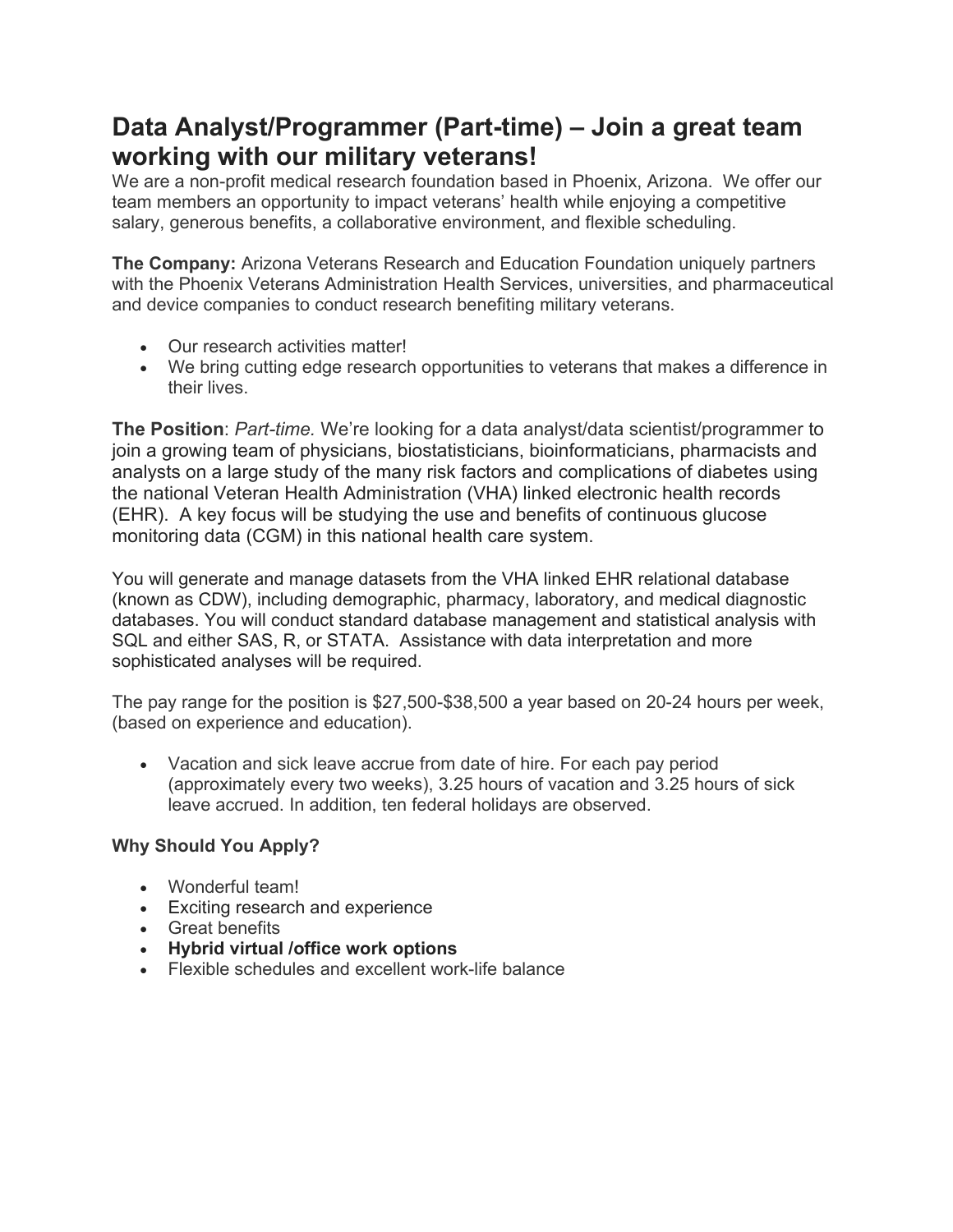## **Preferred Qualifications & Skills:**

- Masters in statistics or a health field (e.g., Statistics, Biostatistics, Public Health, Epidemiology, Data Science or related field with coursework in data management and statistics)
- Proficiency in SQL and SAS or other statistical software (e.g., R), Windows/OS, Word, Excel, PowerPoint
- Demonstrated experience with data management, including creating, merging and cleaning data from large datasets using software such as SQL, and executing data analysis plans
- Excellent oral and written communication skills
- Strong interest in contributing to translational research
- Previous research experience with electronic health records
- Experience performing statistical and/or biomedical informatics analyses for research
- Experience with programming languages including R, SAS, Bash, SQL, Perl and/or Python. Experience running analyses on high-performance computing clusters
- Experience conceptualizing and creating tables and figures
- Experience creating presentations for professional audiences
- Experience performing literature searches to identify biologically relevant associations

## **Responsibilities:**

- Database Management
	- $\circ$  Extract data from large national relational datasets and administrative data sources in support of clinical and health services science research projects.
	- o Develop complex, sophisticated, accurate queries in SQL
	- $\circ$  Create tables, graphs, and summary reports to assist data extraction and data presentation.
	- $\circ$  Clean, manage and assist with analysis in large datasets and databases
- Programming and data analysis
	- o Analyze, validate, and resolve data quality and methodological issues. Proactively craft and implement solutions, consulting with colleagues, team members and subject matter experts when appropriate.
	- $\circ$  Organize and summarize results using tables/figures, narrative description, and written presentation
	- $\circ$  Propose and perform statistical analyses (e.g., multivariate longitudinal analyses, survival analyses, propensity score matching) to answer health outcomes and health services research questions.
	- o Review analytical results for accuracy and completeness
- Communication and dissemination
	- $\circ$  Contribute to publications, presentations, and grant proposals (e.g., preparatory-to-research analyses and descriptions of data analysis plans)